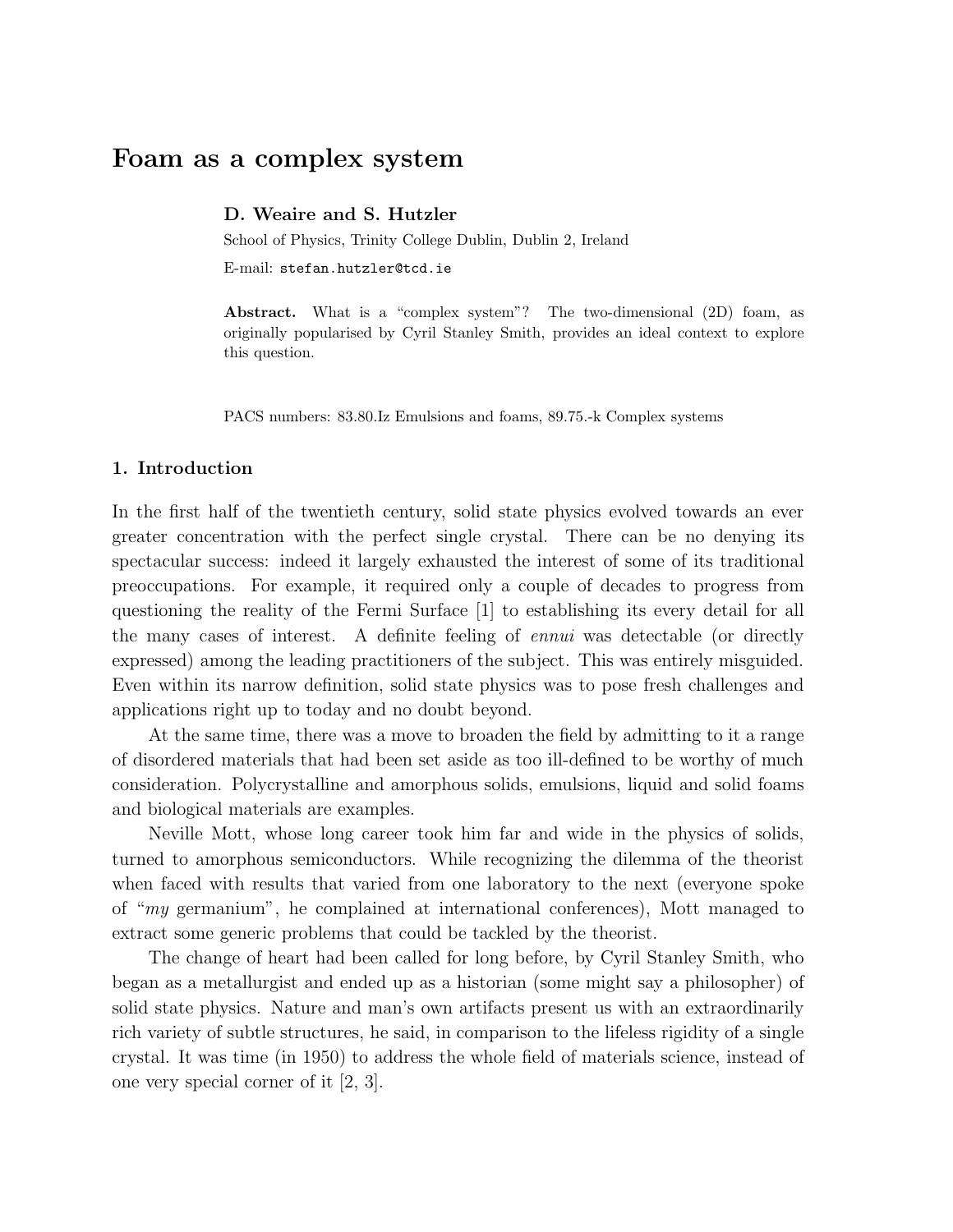Smith's ideas were tentative, and he failed to foresee the crucial development that would unlock the wider field for sophisticated theory. This was the explosive growth in computer power, enabling simulation to replace and augment analytical theory. His colleague John von Neumann at MIT was more farsighted in that respect, declaring that nonlinear mathematics would be revolutionized by computation.

With hindsight, Smith may be seen as a prophet of "complexity" within materials science, although he may never have used the term. He talked of randomness, disorder, hierarchy etc., all aspects of this fashionable subject today. Closer to our own times, P.W. Anderson lamented an attack ("more is different") on reductionism, particularly in solid state physics. Pietronero [4] has recounted this episode and the present meaning of complexity.

Whenever Smith wished to explain where his ideas were headed, he turned to his favourite system, the two-dimensional (2D) soap froth. He was proud of having identified it as a prototype for what we today call "soft matter", but he might be astonished to know that it remains a focus of research today. In his own time, his was a voice crying in the wilderness.

Liquid foam, particularly its 2D form, is indeed an ideal test-bed for the exploration of much more general problems: the geometry and topology of disordered structures, their aging and evolution, eventual collapse, internal fluid dynamics, rheology etc.. All can be directly witnessed in the 2D foam. Many of the properties of interest are generic: that is, they do not depend on the particular constituents of the foam. For example, aqueous foams stabilised by different surfactants have similar properties, up to a point.

So may we call a 2D foam a complex system?

## 2. Complexity

In the present rush to develop research programmes in complexity, the very meaning of the word has often been poorly specified. In particular, there is some confusion between mathematical "complexity theory" and the physicist's use of the term.

Complexity theory has arisen in mathematics out of the need to characterize the degree of difficulty of computational problems. This in turn has deeply influenced pure mathematicians, so that current notions of the meaning of "randomness" are expressed in terms of programming and information content [5]. This kind of complexity theory may well overlap with the physicist's conception, but it is not the same. In physics "complexity" is close to "emergence". It speaks of those properties that emerge from systems of interacting entities (particles, network nodes, even people) that are not simply inherent in their individual characteristics, or derivable from them by simple averaging procedures.

A system that displays such properties may be called complex. It may still have many properties that are more straightforward, and indeed some properties may only be complex when scrutinized at some high level of precision.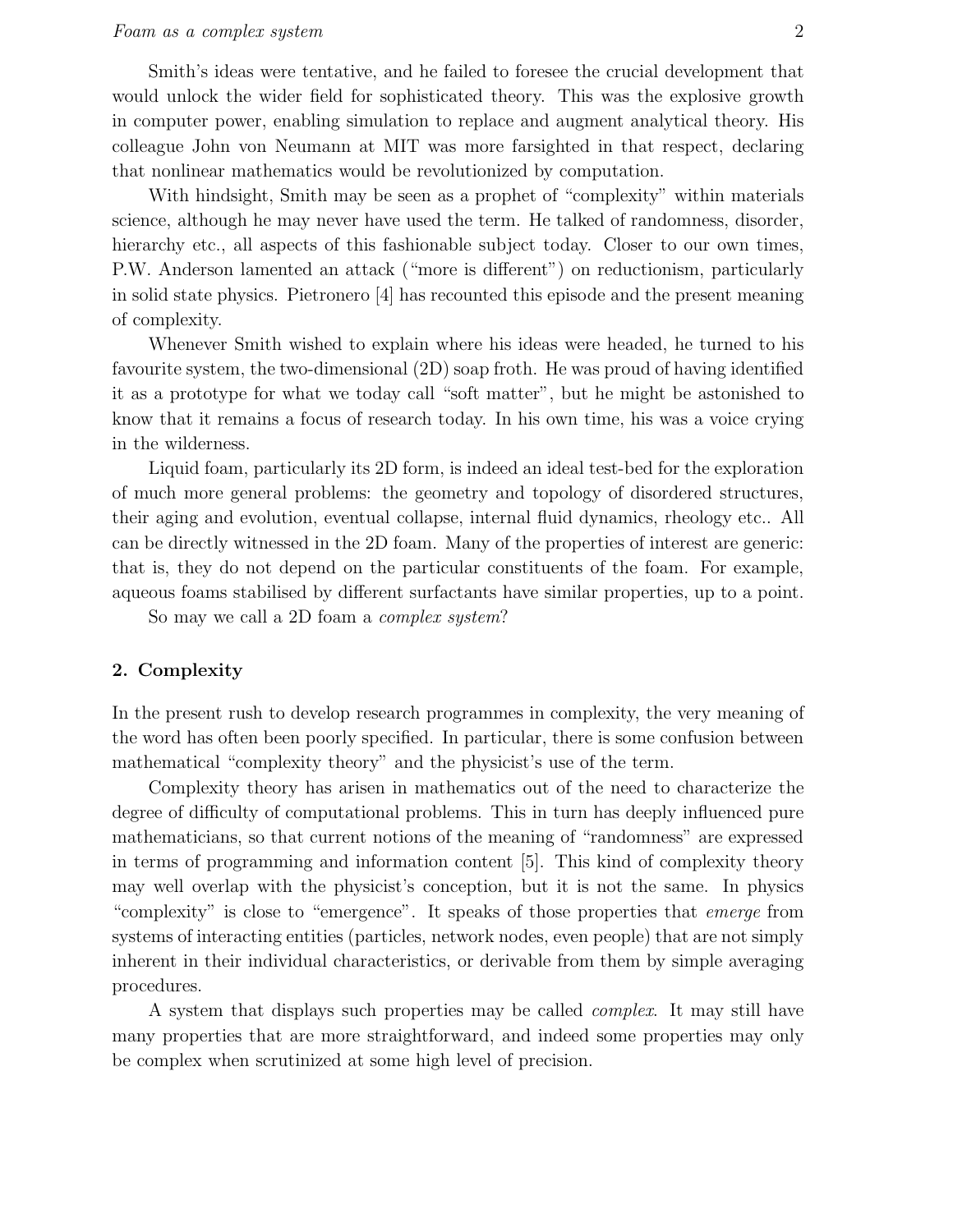

Figure 1. Two realisations of a two-dimensional foam. Left: Soap suds squeezed between two glass plates, separated by a few millimetres. Right: Computer simulation using the software PLAT [6, 7, 8]. Recently, simulations of 2D foam are often performed using the Surface Evolver software of by Ken Brakke [9, 10].

## 3. The complexity of foam

Figure 1 shows a 2D foam of the kind that Smith made, i.e. an ordinary foam squeezed between two glass plates, together with an example of a computer simulation.

An example of a physical property that is not, at first sight, complex is the shear modulus of the foam, which may be well estimated by simple arguments based on its local structure and surface tension [11]. Only if we look for great precision does the subtle disordered arrangement (and the consequent non-affine displacements under shear) come into play. The complex pattern of the local displacements becomes ever more important in wet foams of high liquid fraction, and the 2D foam promises to help in understanding the problems of "jamming" [12]. But even for the dry foam, it presents us with a problem, through its effect on the Herschel-Bulkley relation, that has yet to be solved, as will be discussed below.

Smith's own immediate interest in 2D foam was in the equilibrium structure itself. Locally it conforms to the equilibrium rules of Plateau [13] (see also [11]), balancing liquid surface tension and gas pressure everywhere, and requiring all vertices to be three-fold. Plateau's rules of equilibrium have at least one trivial consequence, that the average number of sides of the polygonal cells is exactly six in the limit of a large sample (Euler's theorem). But other statistical measures such as Aboav's correlation of the number of sides of neighbouring cells [14, 15, 16] pose a complex problem and remain largely unexplained. It is curious that this particular correlation holds for many quite different cellular systems, although there are some notable exceptions [17].

It takes the form

$$
m(n) = 6 - a + \frac{6a + \mu_2}{n},
$$
\n(1)

where  $m(n)$  is the average number of sides of cells which are neighbours of n-sided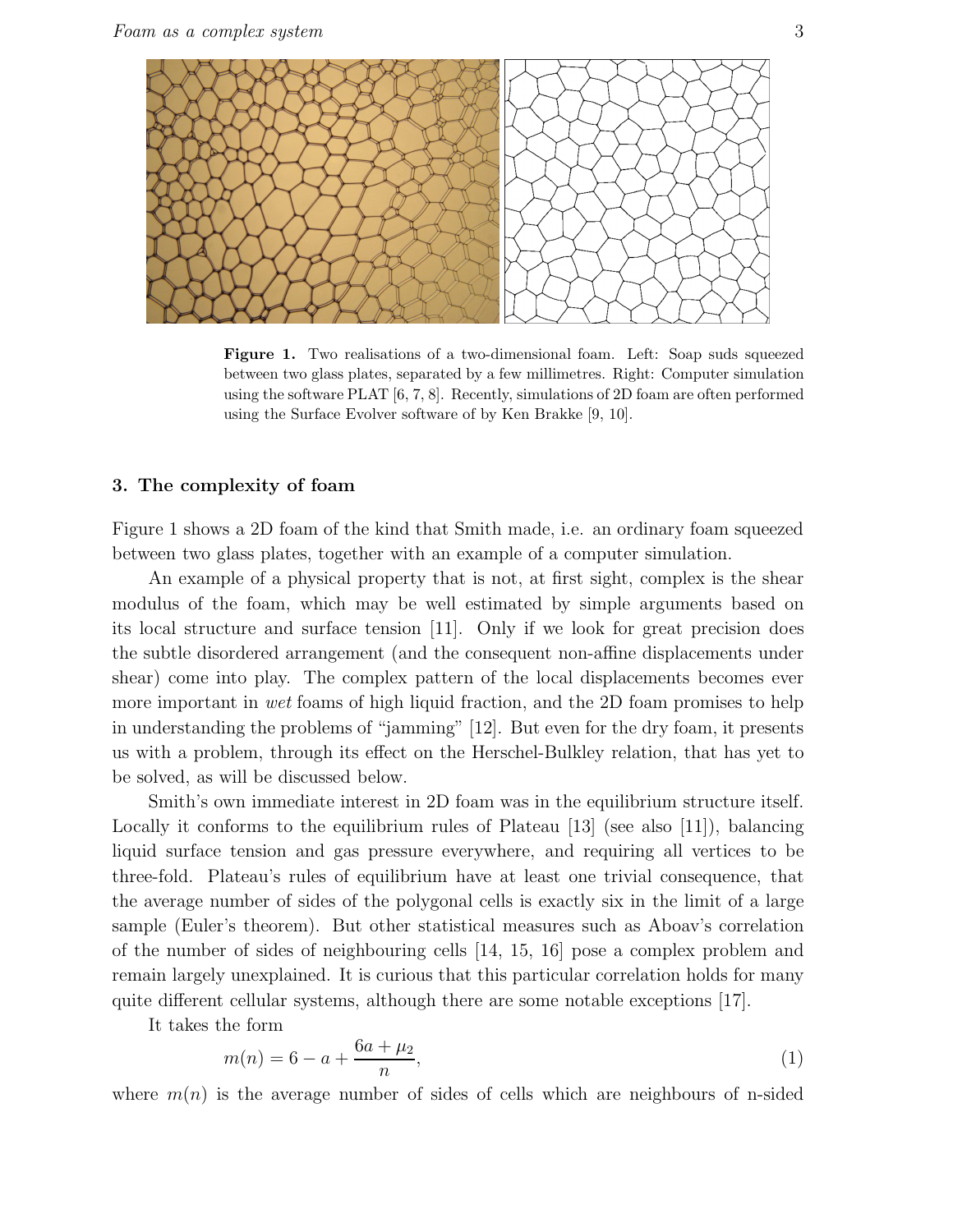cells,  $\mu_2$  is the second moment of the distribution of the number of sides and the parameter a exhibits some variation among the many natural cellular patterns that show the correlation. The meaning of  $a$  as parameter remains, at least for these authors, mysterious.

But Smith was most excited by the way in which the 2d foam slowly evolves in time. The permeation of gas from smaller bubbles to larger ones progressively removes the smallest ones and the foam continually *coarsens*, that is, the average bubble diameter increases. If we assume that the system tends towards a steady state, such that it remains (statistically) the same as it coarsens, the scaling of cell size  $d$  with time  $t$ follows trivially from dimensional arguments, as  $d \propto t^{1/2}$ . But can we *prove* that such is the case? Here is another genuinely complex question, not answered as yet in any rigorous manner, although approximate treatments based on rate equations yield results consistent with this dependence [18]. Equally the constant of proportionality  $(d/t^{1/2})$  is largely unexplained.

A further area of complexity is prescribed by foam rheology, going beyond elasticity to plasticity and flow. Here we encounter a further ambiguity of terminology. Foam is a "complex fluid", but this usually is taken to mean little more than "non-Newtonian".

In 2001, Débregeas et al. [19] performed a rheological measurement on Smith's 2D foam, which had the simplicity and directness that makes for a definitive experiment. They used a 2D Couette rheometer with a rotating inner boundary and found that the consequent shear was localized close to the moving boundary. Subsequent contributions by experimental and theoretical groups have not yet settled upon a full explanation of this phenomenon of "localization" [20, 21, 22, 12, 23, 24, 25]. It is illustrated in Figure 2 which shows results of recent computer simulations [26].

At least for high rates of shear, the effect seems not to be essentially "complex": that is, it can be explained as a consequence of the drag of the confining plates exerted upon the moving foam, in an elementary continuum theory [28], or by elementary arguments based on the principle of minimum dissipation.

However, looking deeper we perceive complexity in the parameters of that continuum theory, and make contact with a much wider scenario that includes the mechanical properties of glasses, gels and granular materials. The matter in question is the power-law which enters the Herschel-Bulkley constitutive relation. This has been a traditional part of the empiricism of rheometry for a long time. Once the yield stress is exceeded, the excess stress varies as some power of the strain rate. Whereas we might naively expect a linear dependence (the Bingham model) this is hardly ever found in soft matter. Instead the index is usually close to  $1/2$ , and in the present case, experiments and simulations find values roughly in the range 0.3 - 0.6 [29, 12, 30, 31, 26].

Simulations that use simple linear forms for local forces and dissipation still obtain such values [30]. The conclusion must be that the power law is not directly attributable to these - the problem is complex. Accordingly, many ideas are in the air, as to the origin of the power law. They involve cascades of topological changes, distribution of relaxation times, and other attributes of a complex system, but the definitive explanation seems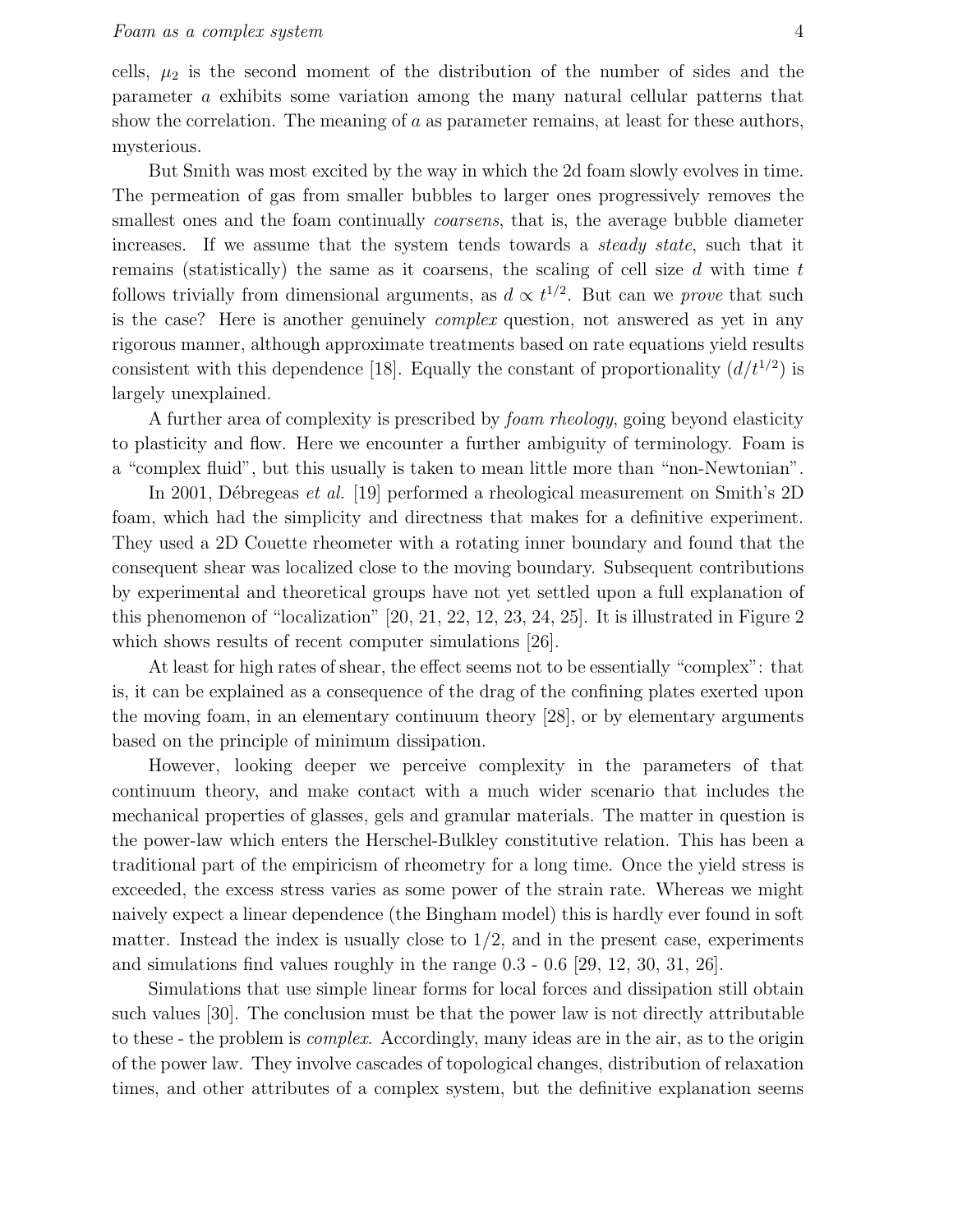

Figure 2. Snapshots of a 2D foam under continuous shear, obtained from dynamic viscous froth model simulations [27, 26]. Bubble rearrangements take mainly place close to the moving upper boundary, corresponding to a localization of flow. The topology of the foam in proximity of the lower, non-moving boundary remains largely unchanged. Note the change in the relative arragnements of cells 1 to 4, but not 5 to 10. (Strain is defined as the ratio of displacement of the top boundary to the width of the sample.)

elusive.

Power laws are a common feature in the description of the dynamics of complex systems and have often been linked to the concept of self-organised criticality [32]. This has been directly invoked in a number of papers devoted to foam properties, including cascades of bubble rearrangements in foam rheology [33, 34] (although questioned by Durian [35]) and cascades of popping bubbles in foam collapse [36, 37, 38].

#### 4. Conclusion

The 2d foam has more than fulfilled C.S. Smith's original statement of its promise, which was to lead us into complexity along a comparatively well-defined path. Whenever the 2d foam presents us with complex phenomena to think about, it does so in the ideal context of a system that is clearly stated, visualised and simulated. It still has much to teach us about complexity, and is, for example, invoked in addressing the form and development of cellular tissues in biology [39].

As large-scale simulations become even more practical, they will continue to underline and sharpen the problems posed by experiment, and pose fresh ones as well. The theory that can close the book on each complex effect is not easily won.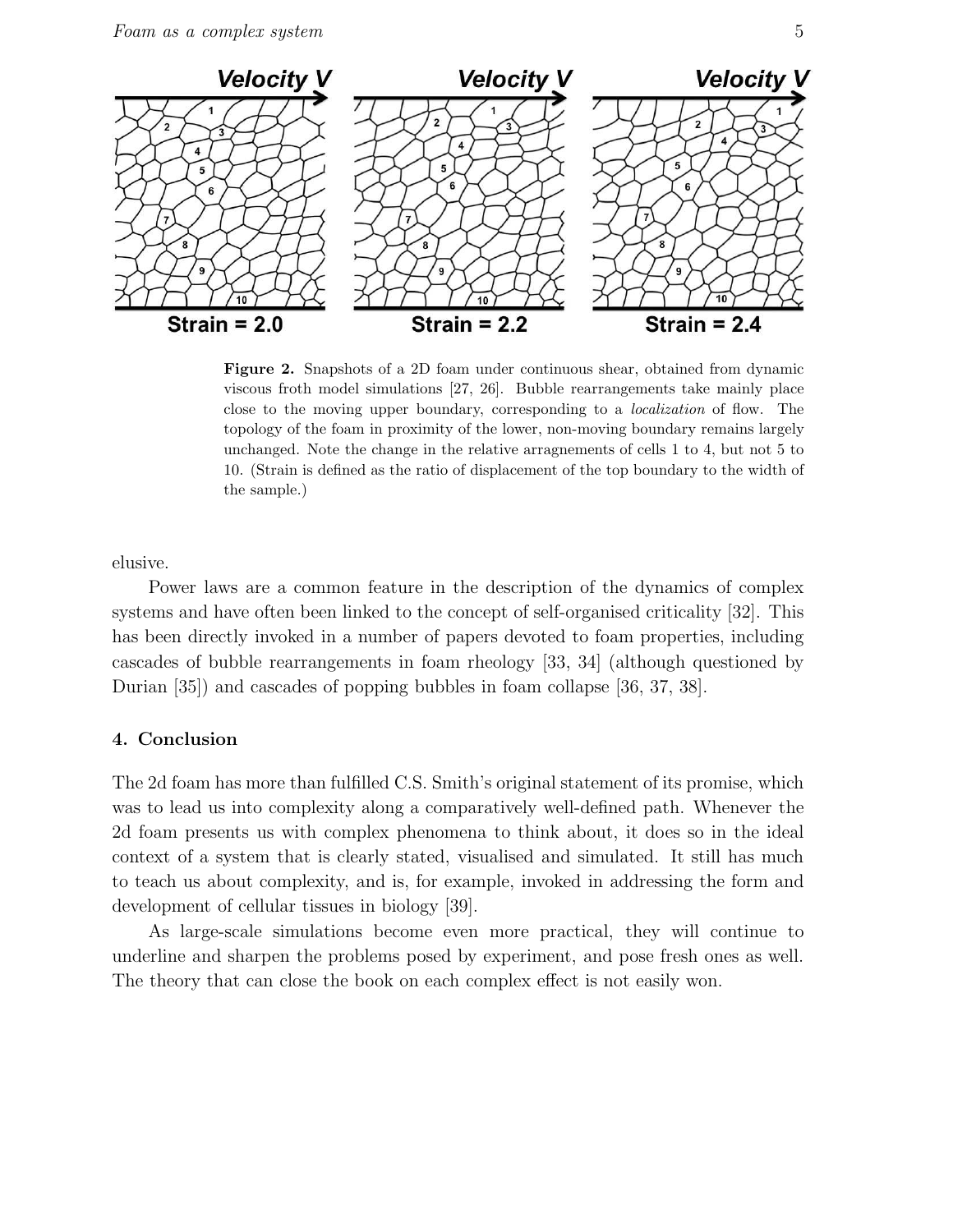#### Acknowledgments

It is a great pleasure to contribute to the celebration of Richard Palmer's contribution to scientific editing over many years.

The thoughts expressed here arose in part from participation in two workshops in June 2009 (Complexity in Arts and Sciences, Paris and The Condensed Matter & Complex Systems Seminar, Lillehammer). We also acknowledge financial support by the European Space Agency (MAP AO-99-108:C14914/02/NL/SH and AO-99- 075:C14308/00/NL/SH) and Science Foundation Ireland (08/RFP/MTR1083 and 08/RFP/MTR1083 STTF 08).

## References

- [1] L. M. Falicov and V. Heine. The many-body theory of electrons in metal or has a metal really got a Fermi surface? Advances in Physics,  $10:57 - 105$ , 1961.
- [2] C.S. Smith. The shapes of metal grains, with some other metallurgical applications of topology. Metal Interfaces (ASM Cleveland), 1952.
- [3] M. Goodway. Cyril Stanley Smith's translations of metallurgical classics. Resonance, 11:63 66, 2006.
- [4] L. Pietronero. Complexity ideas from condensed matter and statistical physics. *europhysics news*, 39/6:26–29, 2008.
- [5] G. Chaitin. Meta Math: The Quest for Omega. Atlantic Books, UK, 2006.
- [6] F. Bolton. Software PLAT: A computer code for simulating two-dimensional liquid foams. http://www.tcd.ie/Physics/Foams/plat.php, 1996.
- [7] F. Bolton and D. Weaire. The effects of Plateau borders in the two-dimensional soap froth. I. Decoration lemma and diffusion theorem. Phil. Mag. B, 63:795–809, 1991.
- [8] F. Bolton and D. Weaire. The effects of Plateau borders in the two-dimensional soap froth. II. General simulation and analysis of rigidity loss transition. Phil. Mag. B, 65:473–487, 1992.
- [9] K. A. Brakke. The surface evolver. Experimental Mathematics, 1, 1992.
- [10] K. Brakke. http://www.susqu.edu/brakke/evolver/evolver.html.
- [11] D. Weaire and S. Hutzler. The Physics of Foams. Oxford University Press, Oxford, 1999.
- [12] G. Katgert, M.E. Möbius, and M. van Hecke. Rate dependence and role of disorder in linearly sheared two-dimensional foams. Phys. Rev. Lett., 101:058301, 2008.
- [13] A.F. Plateau. Statique Expérimentale et Théorique des Liquides soumis aux seules Forces Moléculaires. Gauthier-Villars, Paris, 1873.
- [14] D.A. Aboav. The arrangement of grains in a polycrystal. Metallography, 3:383 390, 1970.
- [15] D. Weaire. Some remarks on the arrangement of grains in a polycrystal. Metallography, 7:157 160, 1974.
- [16] D. Weaire and N. Rivier. Soap, cells and statistics: Random patterns in two dimensions. Contemp. Phys., 25:59, 1984.
- [17] H. J. Hilhorst. Planar voronoi cells: the violation of aboav's law explained. J. Phys. A: Math. Gen., 39:7227–7243, 2006.
- [18] H. Flyvbjerg. Model for coarsening froths and foams. Physical Review, 47:4037 4054, 1993.
- [19] G. Debrégeas, H. Tabuteau, and J.-M. di Meglio. Deformation and flow of a two-dimensional foam under continuous shear. Phys. Rev. Lett., 87:178305, 2001.
- [20] A. Kabla and G. Debrégeas. Local stress relaxation and shear banding in dry foam under shear. Phys. Rev. Lett., 90:258303, 2003.
- [21] Y. Wang, K. Krishan, and M. Dennin. Impact of boundaries on velocity profiles in bubble rafts. Phys. Rev. E, 73:031401, 2006.